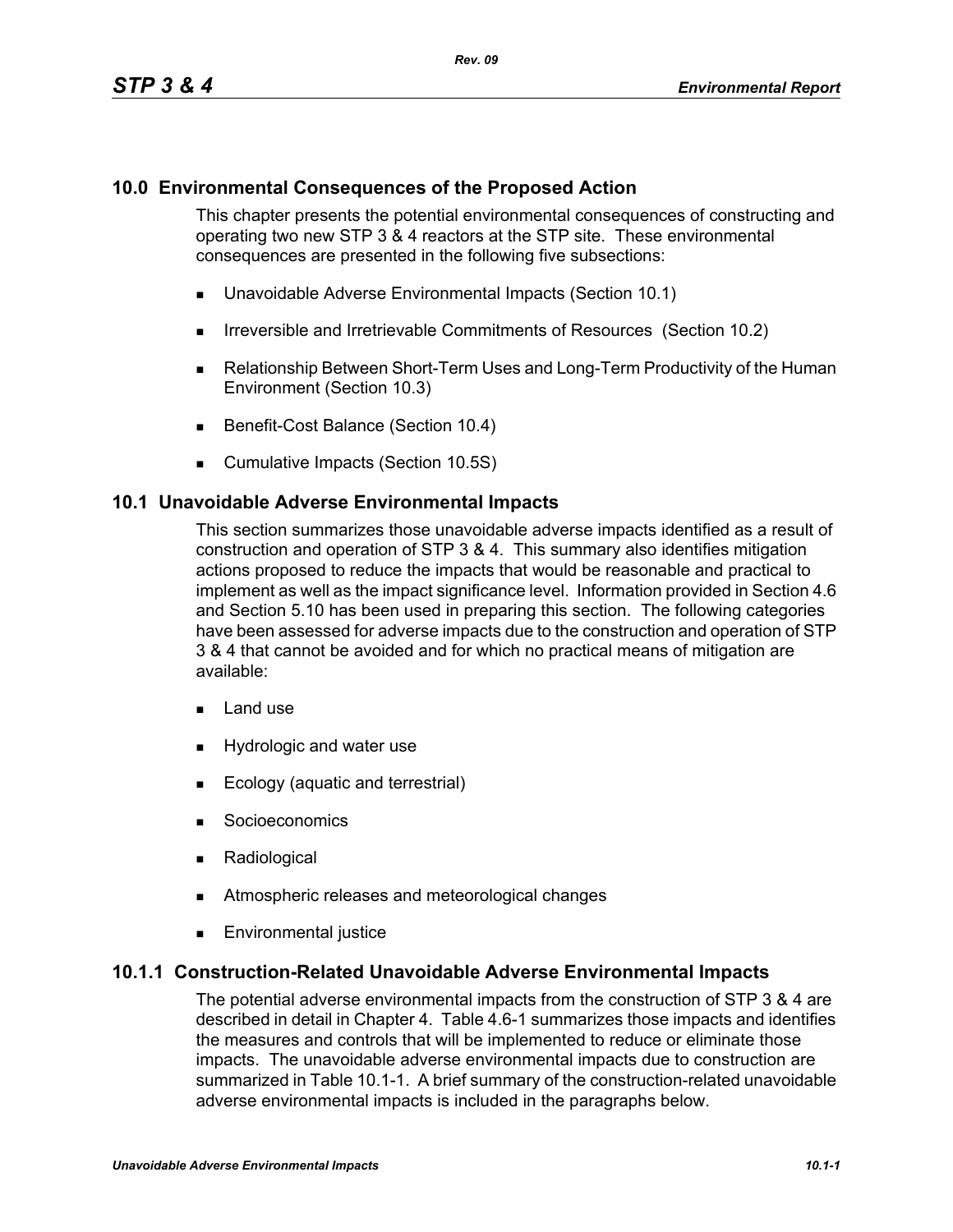For many of the impacts related to construction activities, mitigation measures that would be applied are referred to as "best management practices," as previously discussed in Section 3.9. Typically, their use is determined by the types of activities that are to be performed, and frequently, they are implemented through plans and procedures developed at the time of construction.

## **10.1.1.1 Land Use**

Unavoidable, but small, adverse environmental impacts on land use would occur due to construction of STP 3 & 4. Approximately 740 acres (out of approximately 12,220 total site acres) on the STP site will be affected; most of the land that will be cleared at STP was disturbed during the original construction of STP 1 & 2. Twenty-nine wetlands were identified by the U.S. Army Corps of Engineers (USACE). These wetlands will be avoided during construction. Construction may also occur in other sensitive areas, including the Coastal Management Zone. Land used for construction related activities (e.g., laydown and spoils areas, construction parking) will be restored once construction is complete. These impacts would be considered small and temporary. There may be the potential for small to moderate short-term physical land use changes in the vicinity of the site due to the development of temporary housing for construction employees.

## **10.1.1.2 Hydrologic and Water Use**

The construction of STP 3 & 4 will increase the amount of groundwater used at STP. However, as documented in the site groundwater use calculation (Reference 10.1-1), it has been determined that the existing STP site groundwater operating permit limit provides adequate groundwater supply for water uses required for the operation of STP Units 1 and 2 and the construction, initial testing, and operation of STP Units 3 and 4. Temporary dewatering of the shallow aquifer will also be required during construction. However, construction practices (i.e., best management practices) and adherence to storm water management procedures, as included in the Storm Water Pollution Prevention Plan, will minimize the adverse effects of the construction dewatering on the aquifer and local wells. Additional potential construction impacts to local hydrology include the potential disturbance of local surface water bodies due to turbidity and sedimentation caused by construction activities. In summary, small, temporary unavoidable adverse impacts to local hydrology and water are anticipated during construction.

### **10.1.1.3 Aquatic Ecology**

Construction activities (e.g., restoration of the barge slip) along the Colorado River shoreline may adversely affect shoreline habitat. In addition, construction activities have the potential to temporarily increase the sediment load in that section of the river, although it is likely the increase will be small. There is also potential for constructionrelated spills (e.g., hydraulic fluid, diesel) that may impact surface water bodies. Small temporary impacts to surface waters are likely from the filling in or rerouting of surface drainage features during construction. In summary, small temporary unavoidable adverse impacts to aquatic ecology are anticipated during construction.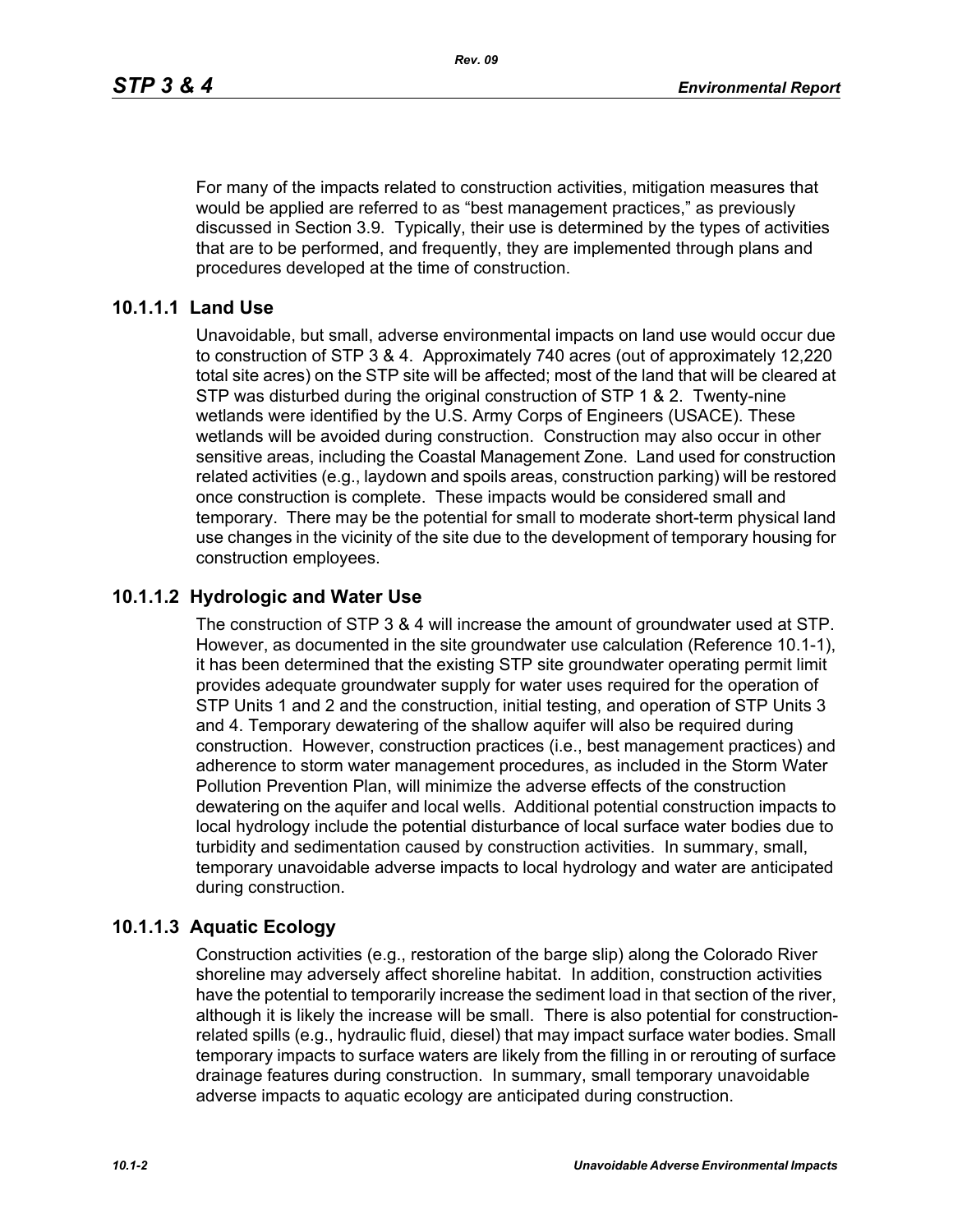# **10.1.1.4 Terrestrial Ecology**

Clearing activities and construction of STP 3 & 4, including relocating or refilling drainage ditches, will likely cause wildlife to leave or avoid the construction sites or relocate to other areas. Any changes in the wildlife population density in the site area would be difficult to measure. There also is a small potential for bird collisions with construction equipment. After construction of STP 3 & 4 is completed, wildlife is expected to return. Therefore, small temporary unavoidable adverse effects are anticipated to terrestrial ecology.

## **10.1.1.5 Socioeconomic**

During construction, moderate to large socioeconomic impacts may result from the influx of estimated 5950 construction workers and their families. Early in the construction phase in Matagorda County, there is the potential for a shortage of suitable short-term housing or rental units. In addition, there is the possibility that the area schools may need to expand to accommodate the children of the construction workers. Water and wastewater facilities will require expansion/upgrading. Fire and police protection also would need to expand to meet the needs of the county. Roads in the vicinity of the STP site will experience increased traffic because most of the roads in the plant vicinity are two-lane highways.

Mitigation measures that could be implemented by STPNOC to minimize traffic impacts include staggering shifts, encouraging car pooling, erecting signs alerting drivers of increased construction traffic, and potentially adding turn lanes at the STP site. Increases in tax revenue that will result from the construction of STP 3 & 4 could be used for school funding, road improvements, upgrades/improvements to water/wastewater treatment facilities, and upgrades to the fire and police protection infrastructure. If housing is not available, local market forces will likely stimulate new home construction. All other socioeconomic impacts from construction activities will be small and temporary.

### **10.1.1.6 Radiological**

Construction workers will receive radiation exposure from STP 1 & 2 during construction. However, the doses will be within regulatory limits (10 CFR 20.1301 and 40 CFR 190.10), as discussed in Section 4.5. The radiation dose to the workers is considered a small unavoidable adverse impact.

## **10.1.1.7 Atmospheric and Meteorological**

Construction will result in increased air emissions and fugitive dust from traffic and construction equipment. Best management practices for dust control such as frequent watering of potential dust-emitting areas could be employed. Local exposure to potential construction noise will be mitigated by potential measures such as public notification of impending construction activities. Small unavoidable adverse impacts are anticipated.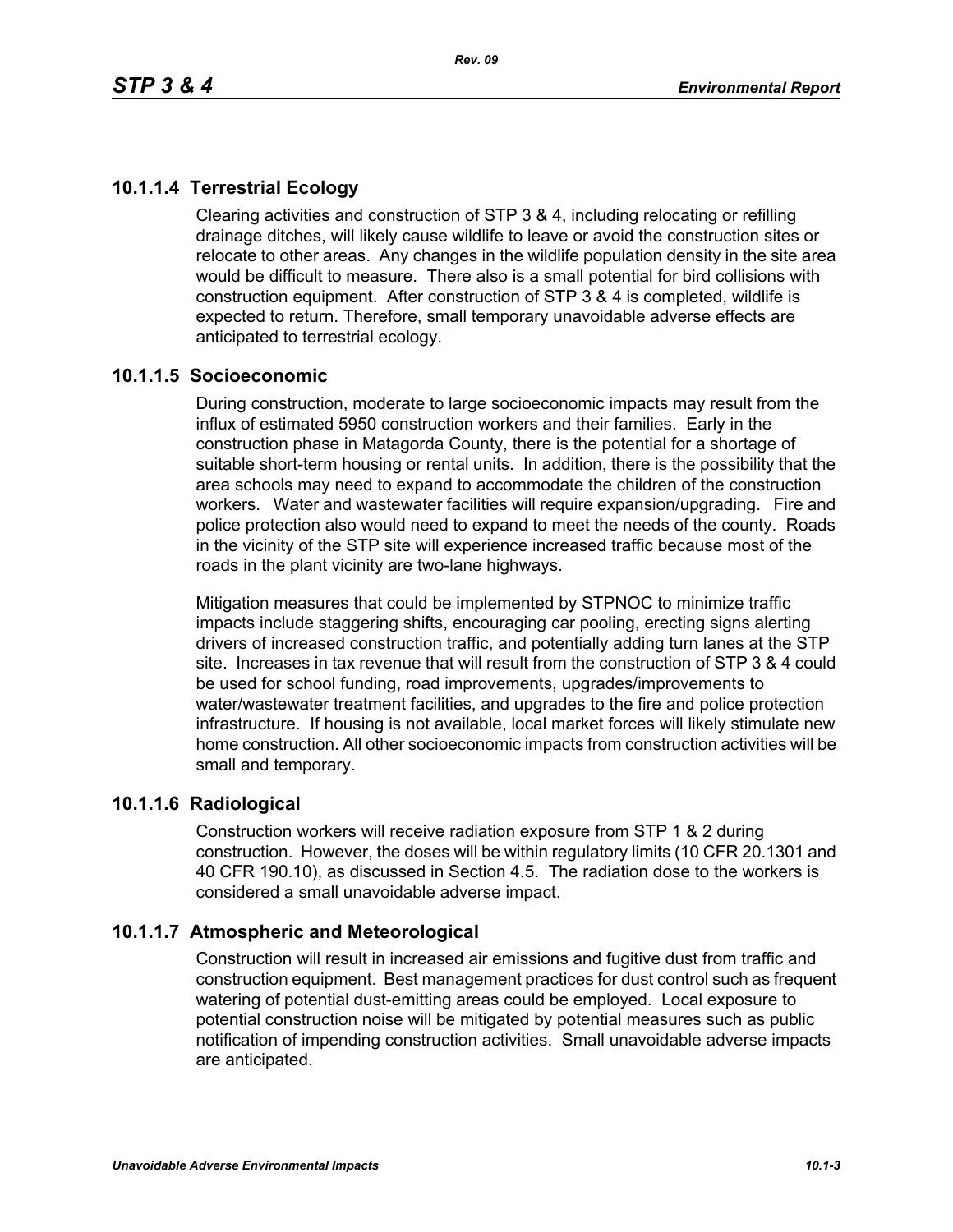# **10.1.1.8 Environmental Justice**

No disproportionately high or adverse impacts to minority or low-income populations were identified. However, the cost of low-income rental housing could increase due to increased demand for housing, potentially displacing low-income renters in Matagorda County during the construction phase. Small unavoidable adverse impacts are anticipated.

## **10.1.2 Unavoidable Adverse Environmental Impacts of Station Operations**

Operational impacts of STP 3 & 4 are discussed in detail in Chapter 5. Table 5.10-1 briefly describes those impacts and identifies measures and controls that may be implemented to reduce or eliminate adverse impacts. The expected impacts and the mitigation measures that are available to reduce these impacts are summarized in Table 10.1-2. The unavoidable adverse environmental impacts of operation, categorized by land use, hydrologic and water use, ecology (aquatic and terrestrial ecology), socioeconomics, radiological, atmospheric and meteorological, and environmental justice are summarized in the following paragraphs.

## **10.1.2.1 Land Use**

Unavoidable, but small, adverse environmental impacts on land use would occur due to operation of STP 3 & 4. Approximately 90 acres of STP land will be used during the licensed use of the facility; however, most of the land that will be cleared at the STP site was disturbed during the original construction of STP 1 & 2. The proposed project is in keeping with the current use of the property, which is for the generation of power. Approximately 21 acres of permanently committed offsite land will be required to support STP 3 & 4 due to the uranium fuel cycle.

The GE ABWR reactors will generate solid radioactive waste that will require disposal as discussed in Sections 3.5 and 5.5. Additional nonradioactive solid wastes will be generated from waste streams and sanitary effluents (i.e., sludge) as described in Sections 3.6 and 5.5. Additional land will be required for offsite disposal of radioactive and nonradioactive wastes.

## **10.1.2.2 Hydrologic and Water Use**

Operation of STP 3 & 4 will increase the amount of surface water and groundwater used at STP. However, as documented in the site groundwater use calculation (Reference 10.1-1), it has been determined that the existing STP site groundwater operating permit limit provides adequate groundwater supply for water uses required for the operation of STP Units 1 and 2 and the construction, initial testing, and operation of STP Units 3 and 4. STPNOC intends to install at least one additional site groundwater well with a design capacity of 500 gpm. As documented in the site groundwater use calculation (Reference 10.1-1), this additional capacity will allow for sufficient groundwater withdrawal to meet water uses required for: (1) operation of STP Units 1 and 2 and the construction, initial testing, and operation of STP Units 3 and 4; and (2) potential temporary capacity reduction as a result of equipment failure/unavailability. The additional wells would be properly permitted under applicable Coastal Plains Groundwater Conservation District (CPGCD) and TCEQ requirements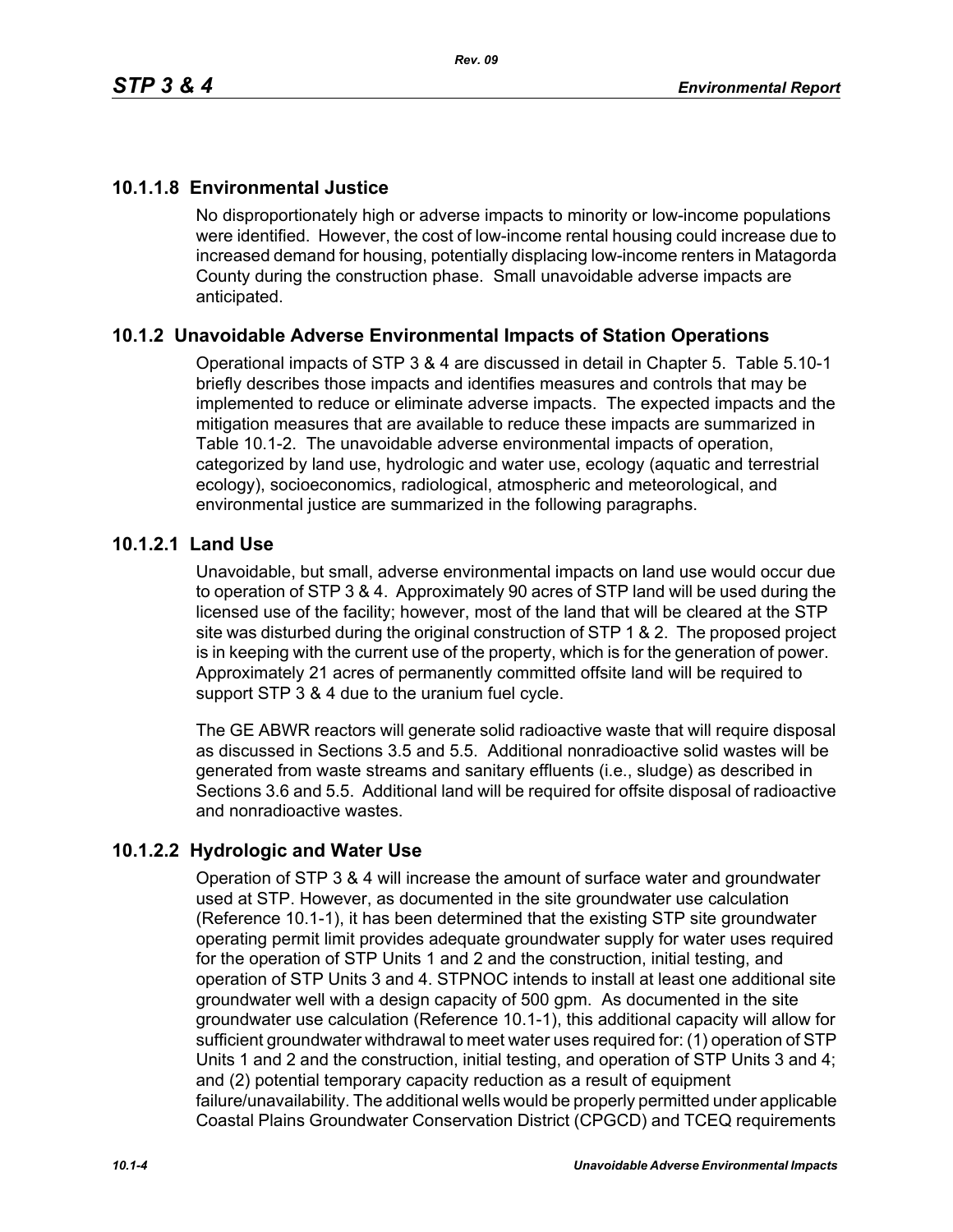and would not involve a request for an increase in the existing permit limit. Consumptive water loss from the Colorado River will be within currently permitted levels. Small to moderate unavoidable adverse impacts from STP 3 & 4 water use, specifically the loss of availability of both resources to other potential users will occur during the life of the plant.

Small unavoidable adverse impacts associated with chemical and wastewater discharges to the Colorado River and other surface water bodies will occur during the life of the plant as a result of blowdown, additional impervious surfaces, and wastewater treatment.

### **10.1.2.3 Aquatic Ecology**

Chemicals will be released to the Colorado River through blowdown from the Main Cooling Reservoir (MCR) in accordance with the Texas Pollution Discharge Elimination System (TPDES) permit. Because of dilution, the anticipated impact on water quality or aquatic biota is SMALL and will be within previously permitted levels.

The thermal plume from discharge from the MCR to the Colorado River will be small and within the TPDES permit limitations. Entrainment and entrapment effects on aquatic biota at the MCR makeup water intake on the Colorado River will be small and will not require mitigation. Small unavoidable adverse impacts on aquatic ecology are anticipated.

### **10.1.2.4 Terrestrial Ecology**

Operation of STP 3 & 4 will have small unavoidable adverse impacts on the local terrestrial ecology as a result of the increased water level in the MCR required for operation, noise, and the small potential for bird collisions with plant structures. Potentially adverse impacts to terrestrial ecology may occur as a result of loss of habitat because of vegetation control within the transmission line rights-of-way. These activities are part of the established agency-approved vegetation maintenance program that is ongoing for the existing transmission line. There will be no increase in transmission line maintenance due to the addition of STP 3 & 4.

Operation of the mechanical draft cooling towers will result in small amounts of salt deposition, but the deposits will be minimal and leaf damage potential will be within the vicinity of the cooling towers. Maximum deposition will occur on STP property. No impacts are expected offsite. Small unavoidable adverse impacts on terrestrial ecology are anticipated.

### **10.1.2.5 Socioeconomics**

Socioeconomic impacts from the operations workforce and their families, estimated at approximately 2400 people, may affect housing, water and wastewater treatment, and schools. MODERATE to LARGE temporary unavoidable adverse impacts may result from these issues until mitigation measures are in effect. SMALL unavoidable adverse impacts are anticipated from the use of local roads and the ability of the police, fire, and social service to provide services to the operations workforce.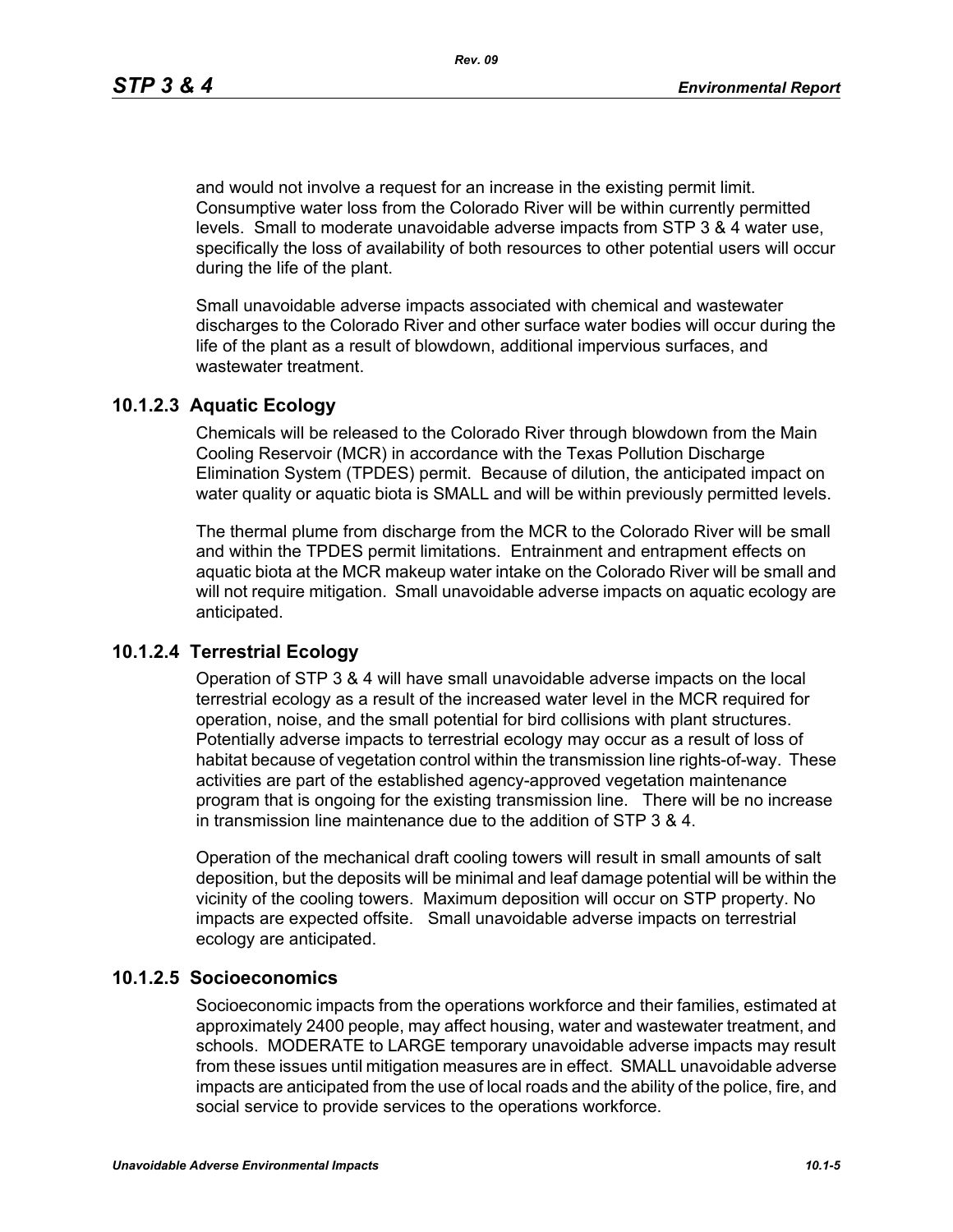Several plant buildings (e.g., reactor building, cooling towers) will be visible from local roads. Also, the plume generated from the cooling towers may be visible during several months of the year. The incremental increase in visible impacts will not have any short- or long-term impacts to local residents or visitors, and will therefore be SMALL. Small adverse environmental impacts are anticipated.

## **10.1.2.6 Radiologicals**

STP 3 & 4 will discharge small amounts of radioactive liquids and gases within regulatory limits (10 CFR 50, Appendix I). Potential doses to workers and the public will be well within the applicable regulatory limits. The generation of radioactive wastes will also occur as a result of plant operation. Small unavoidable adverse impacts are anticipated.

## **10.1.2.7 Atmospheric and Meteorological**

Minimal releases of pollutants to the atmosphere will result from operation of STP 3 & 4. In particular, testing of standby generators and other combustion equipment (estimated at less than 100 hours/year) will emit minimal air pollutants. The emissions from the two mechanical draft cooling towers have the potential for causing micro-level changes to the meteorology (e.g., fogging, precipitation, ground-level fogging), but only in the immediate vicinity of the towers. SMALL unavoidable adverse impacts are anticipated.

### **10.1.2.8 Environmental Justice**

No impacts that would be disproportionately high and adverse on minority or lowincome populations were identified. However, low-income rental housing rates could increase due to increased demand for housing, potentially displacing low-income renters in Matagorda County at the start of operations. SMALL, temporary, unavoidable adverse impacts are anticipated.

### **10.1.3 Summary of Unavoidable Adverse Environmental Impacts**

Based on the preceding analysis of unavoidable adverse impacts from the construction and operation of STP 3 & 4, the following are irreversible commitments of these environmental resources:

- **Land use resources**
- **Nater resources**
- **Ecological resources (terrestrial and aquatic)**

These irreversible commitments are further discussed in Section 10.2, Irreversible and Irretrievable Commitments of Resources. The unavoidable adverse environmental impacts that are further considered in Section 10.4, Benefit-Cost Balance, are summarized below:

- Land use (onsite and offsite)
- **Nater (surface water and groundwater)**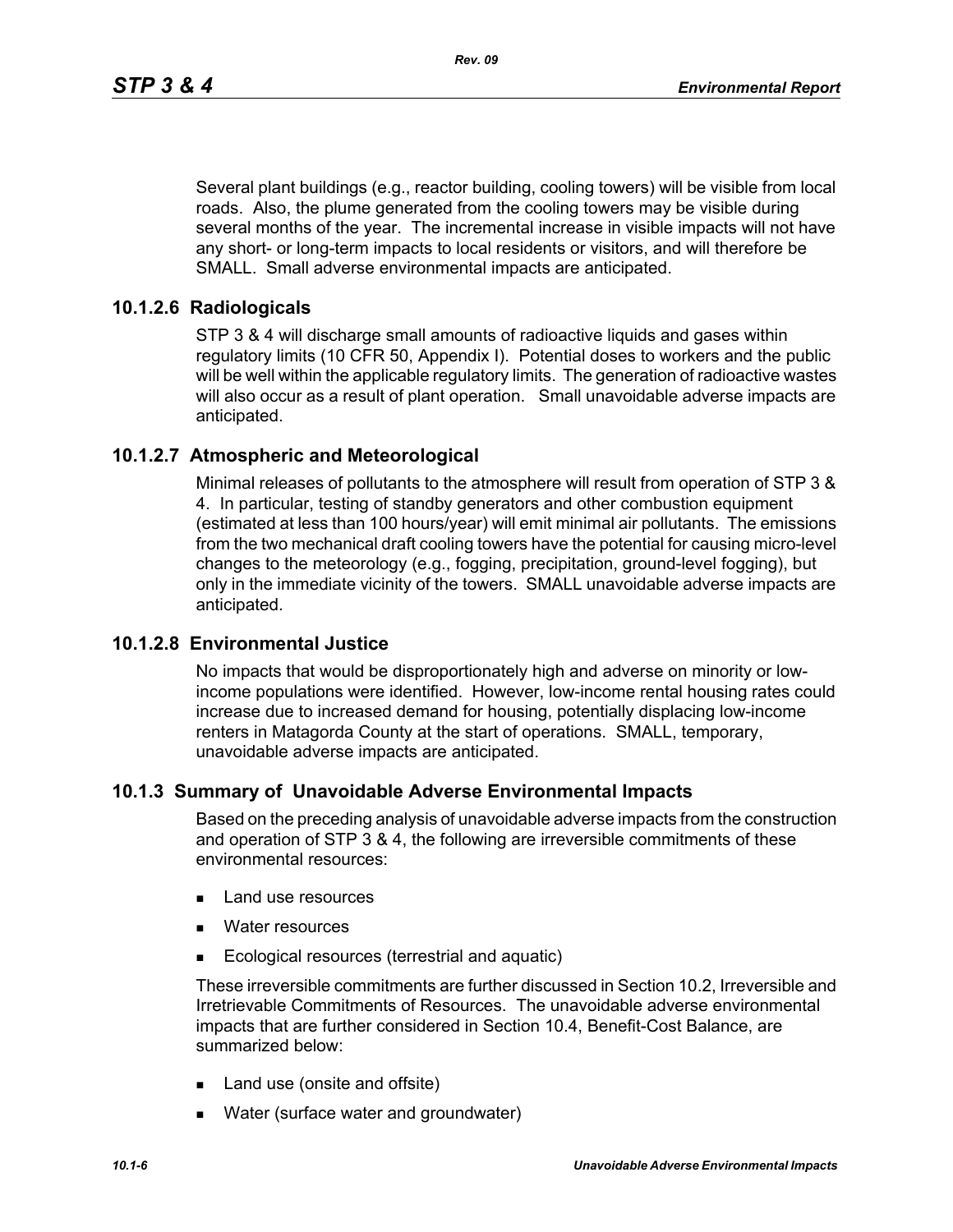- Ecology (terrestrial and aquatic)
- Socioeconomic (traffic, housing, water and wastewater, schools, fire and police services)
- Radiological (regulated effluent releases, storage of wastes)

## **10.1.4 References**

10.1-1 "Site Groundwater Use for Construction, Initial Testing, Startup, and Operations," Fluor Nuclear Power Calculation No. U7-SITE-G-CALC-DESN-2002.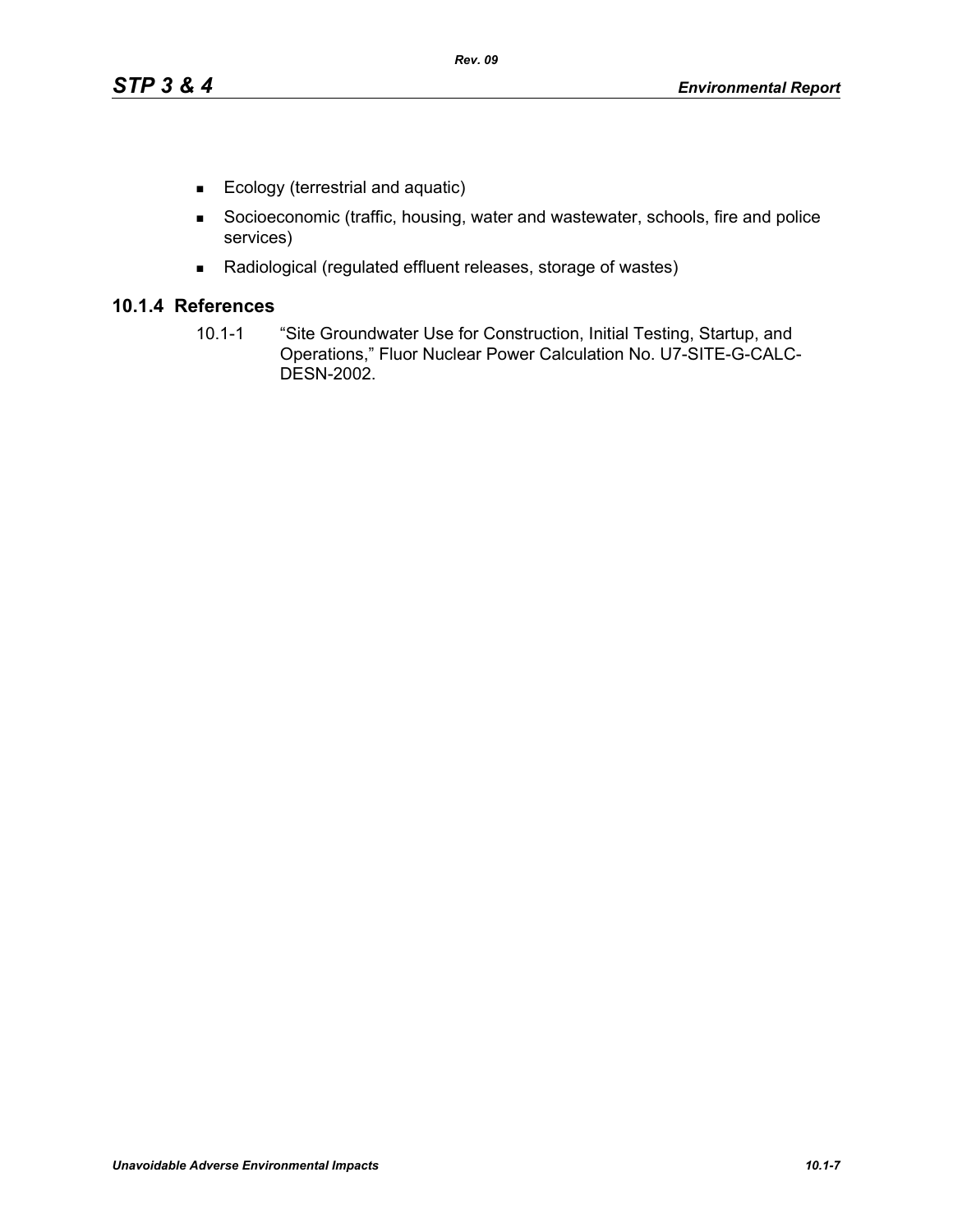| Category | <b>Adverse Impact</b>                                                                                                                                                                                                                                  | <b>Actions to Mitigate Impacts</b>                                                                                                                                                                                                                                                                                         | <b>Unavoidable Adverse Impacts</b>                                                             |
|----------|--------------------------------------------------------------------------------------------------------------------------------------------------------------------------------------------------------------------------------------------------------|----------------------------------------------------------------------------------------------------------------------------------------------------------------------------------------------------------------------------------------------------------------------------------------------------------------------------|------------------------------------------------------------------------------------------------|
| Land     | Ground-disturbing activities<br>including excavating and<br>recontouring the landscape.                                                                                                                                                                | Conduct construction activities using Best Management<br>Practices (BMP) in accordance with regulatory and<br>permit requirements. Implement environmental controls<br>required in the Stormwater Pollution Protection Plan<br>(SWPPP) such as weekly compliance inspections,<br>documentation of runoff controls, etc.    | Small, temporary impact to land use<br>during the construction phase of<br>project.            |
|          | Removal of vegetation within<br>the temporary impact areas.                                                                                                                                                                                            | Cleanup and dispose of waste debris at designated<br>location. Temporary impact area will be graded,<br>landscaped to match the surrounding area, and<br>revegetated.                                                                                                                                                      | Small, temporary impact to land use<br>during the construction phase of<br>project.            |
|          | <b>Construction activities</b><br>conducted in sensitive areas<br>(e.g., in or around wetlands or<br>other Waters of the U.S.)                                                                                                                         | Maintain communications with local and regional<br>government and nongovernment organizations to verify<br>that construction activities comply with applicable laws<br>and regulations.<br>Avoid sensitive areas where possible. All activities in<br>these areas would comply with regulatory and permit<br>requirements. | Small to moderate temporary impact to<br>land use during the construction phase<br>of project. |
|          | Stockpiling of soils on site<br>including spoil mounds and<br>borrow pit soils.                                                                                                                                                                        | Restrict stockpiling to designated areas. Stabilize all<br>loose soils on site through the use of appropriate<br>erosion control methodologies.                                                                                                                                                                            | Small, temporary impact to land use<br>during the construction phase of<br>project.            |
|          | Change in land use due to<br>construction of new permanent<br>structures and the creation of<br>impervious surface i.e., the<br>haul road and the parking area<br>within the existing STP site<br>(the site is designated for<br>industrial land use). | Restrict all construction and construction-related<br>activities to the designated areas within the STP site.                                                                                                                                                                                                              | Small impacts to land use for the life of<br>the plant.                                        |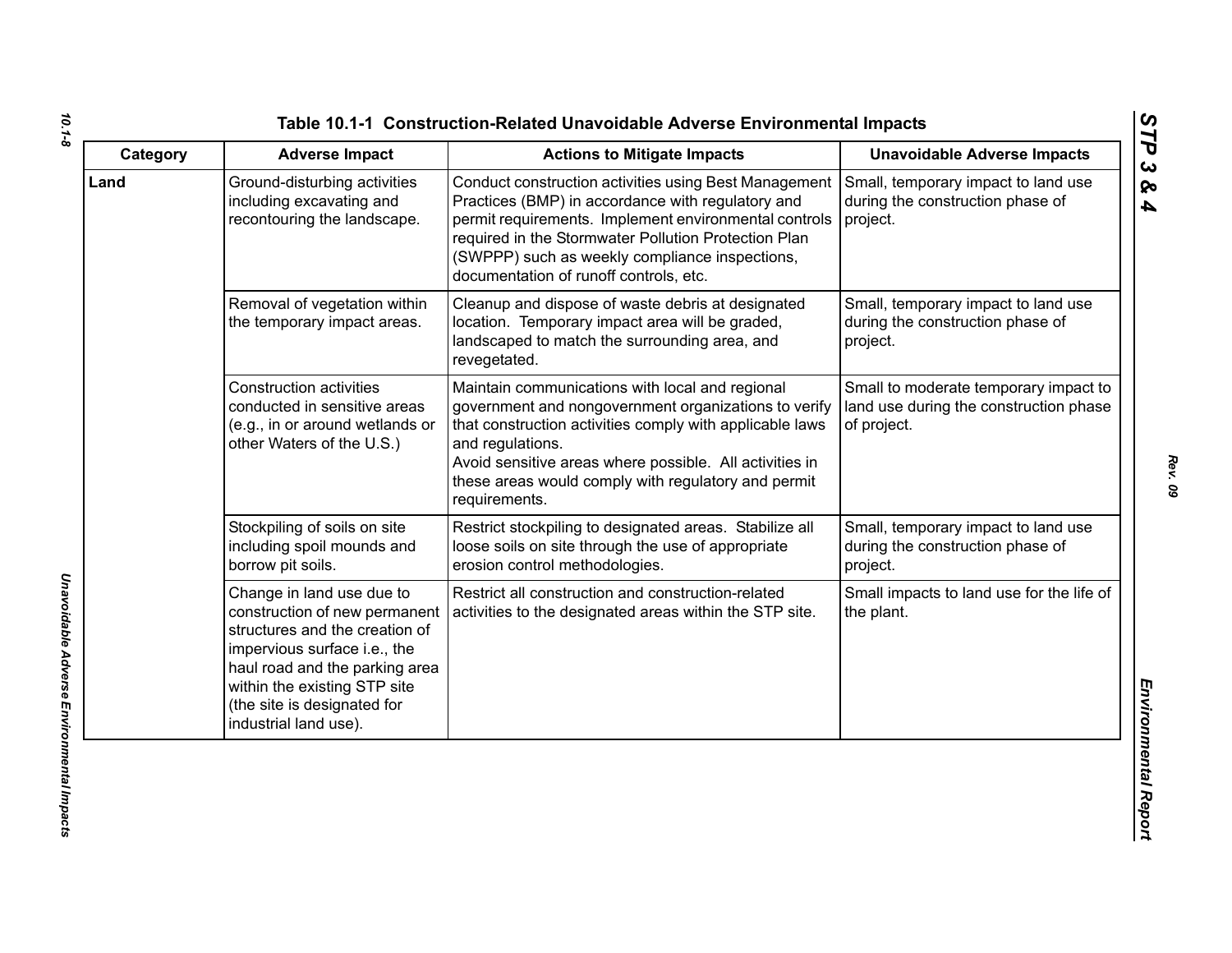| Category                                  | <b>Adverse Impact</b>                                                                                                                               | <b>Actions to Mitigate Impacts</b>                                                                                                                                                                                                                                                                                                                                                                                                                                                                                                                                                                                                           | <b>Unavoidable Adverse Impacts</b>                                                             |
|-------------------------------------------|-----------------------------------------------------------------------------------------------------------------------------------------------------|----------------------------------------------------------------------------------------------------------------------------------------------------------------------------------------------------------------------------------------------------------------------------------------------------------------------------------------------------------------------------------------------------------------------------------------------------------------------------------------------------------------------------------------------------------------------------------------------------------------------------------------------|------------------------------------------------------------------------------------------------|
| Land                                      | Potential short-term physical<br>land use changes in the vicinity<br>of the project due to<br>development of employee<br>housing.                   | Maintain communications with local and regional<br>government and nongovernment organizations to<br>disseminate project information in a timely manner.                                                                                                                                                                                                                                                                                                                                                                                                                                                                                      | Small to moderate temporary impact to<br>land use during the construction phase<br>of project. |
| <b>Hydrologic and</b><br><b>Water Use</b> | Impacts to onsite surface water<br>drainage flows by diverting and<br>filling several unnamed onsite<br>drainage features.                          | New drainage ditches and other feature such as<br>sediment filters would be used to accommodate surface<br>water runoff from altered drainage areas and the newly<br>constructed impervious areas. Avoid all jurisdictional<br>wetlands. Appropriate erosion control measures taken<br>on all drainage features and wetlands to prevent turbid<br>water, soil deposition, vegetation removal, etc., from<br>occurring within those areas or downstream areas<br>through the approved SWPPP.                                                                                                                                                  | Small, temporary impact to hydrology<br>during the construction phase of<br>project.           |
|                                           | Increase in surface water as a<br>result of dewatering and<br>excavation activities.                                                                | To decrease the volume of surface water runoff created<br>during dewatering/excavating activities of the deeply<br>excavated areas, a groundwater control system<br>consisting of a slurry wall and a perimeter circuit of<br>deep wells in conjunction with sand drains will be<br>constructed. All other surface water runoff created<br>during the excavation/dewatering activities will be<br>controlled by a series of ditches that drain the water<br>away from construction activities. Proper erosion<br>controls will be used to contain sediments found in the<br>runoff before being discharged into any jurisdictional<br>water. | Small, temporary impact to hydrology<br>during the construction phase of<br>project.           |
|                                           | Impacts to local hydrology<br>resulting from the excavation<br>through the shallow aquifer,<br>and subsequent dewatering of<br>the shallow aquifer. | Local drinking water wells found in the vicinity of the<br>construction area will be unaffected because they are<br>located in the deeper aquifer which is isolated by<br>surficial clays. Dewatering would occur within the<br>shallow aquifer in a limited area for a short period of<br>time. Upon completion of construction, groundwater in<br>the shallow aquifer will return to natural elevations.                                                                                                                                                                                                                                   | Small, temporary impact to hydrology<br>during the construction phase of<br>project.           |

 $10.1 - 9$ 

*Rev. 09*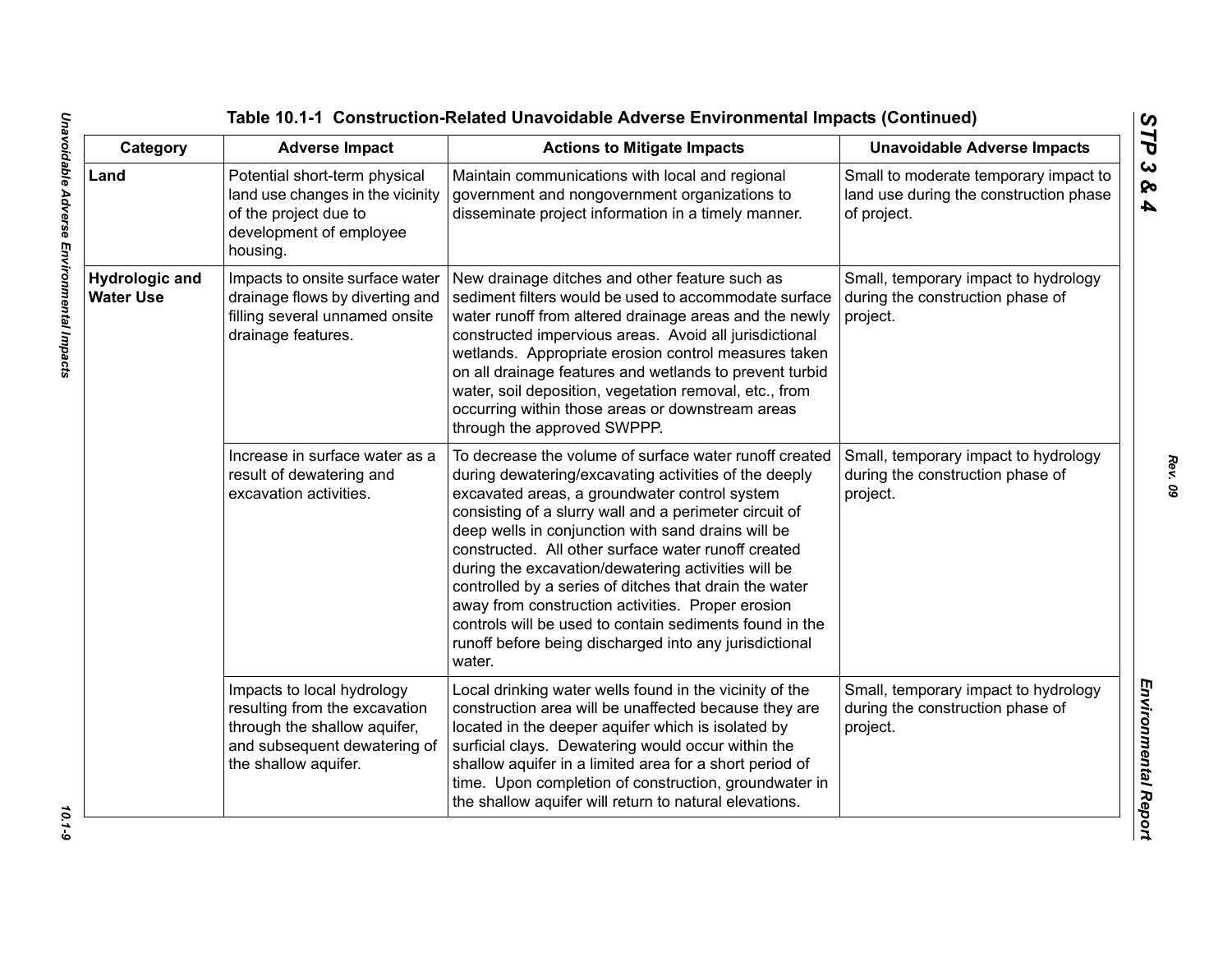| Category                                       | <b>Adverse Impact</b>                                                                                                                                                                                                           | <b>Actions to Mitigate Impacts</b>                                                                                                                                                                                                                                                                                                                                                                                                                                                                                              | <b>Unavoidable Adverse Impacts</b>                                                                      |
|------------------------------------------------|---------------------------------------------------------------------------------------------------------------------------------------------------------------------------------------------------------------------------------|---------------------------------------------------------------------------------------------------------------------------------------------------------------------------------------------------------------------------------------------------------------------------------------------------------------------------------------------------------------------------------------------------------------------------------------------------------------------------------------------------------------------------------|---------------------------------------------------------------------------------------------------------|
| <b>Hydrologic and</b><br><b>Water Use</b>      | Potential for water pressure<br>reduction within the local water<br>table due to dewatering<br>activities (i.e. dust abatement,<br>concrete mixing, potable water<br>$use)$ .                                                   | Limit dewatering activities to only those necessary for<br>construction.                                                                                                                                                                                                                                                                                                                                                                                                                                                        | Small, temporary impact to local water<br>use during the construction phase of<br>project.              |
|                                                | Potential impact to Little<br>Robbins Slough, Kelly's Lake,<br>and the Colorado River due to<br>turbidity and sedimentation<br>caused by soil erosion from<br>ground disturbance.                                               | Adhere to applicable regulations and permit<br>requirements found in the TPDES permit. Implement<br>BMPs to prevent the movement of pollutants (including<br>sediments) into wetlands and water bodies via storm<br>water runoff. BMPs will include the use of erosion-<br>control measures such as silt fences and sediment<br>settling ponds to prevent sedimentation and turbid<br>water discharge.<br>Use of vegetated land buffers between water bodies<br>and the construction site to minimize sedimentation<br>impacts. | Small, temporary impact to surface<br>water quality during the construction<br>phase of project.        |
| <b>Ecology</b><br>(Terrestrial and<br>Aquatic) | Construction activities will<br>result in habitat loss and will<br>displace animals such as birds<br>and mammals that currently<br>inhabit the construction site.<br>The mortality rate of less<br>mobile animals may increase. | Limit vegetation removal to only those areas needed for<br>construction. Restoration of the temporary impact<br>areas will be completed in a timely manner upon<br>completion of construction.                                                                                                                                                                                                                                                                                                                                  | Small, temporary impacts to habitat<br>and wildlife during the construction<br>phase of the project.    |
|                                                | Filling of drainage areas and<br>ditches may impact foraging<br>and roosting habits of wetland<br>dependent species.                                                                                                            | Restoration of the habitat by relocating and<br>revegetation of drainage areas.                                                                                                                                                                                                                                                                                                                                                                                                                                                 | Small, temporary impacts to wildlife<br>foraging areas during the construction<br>phase of the project. |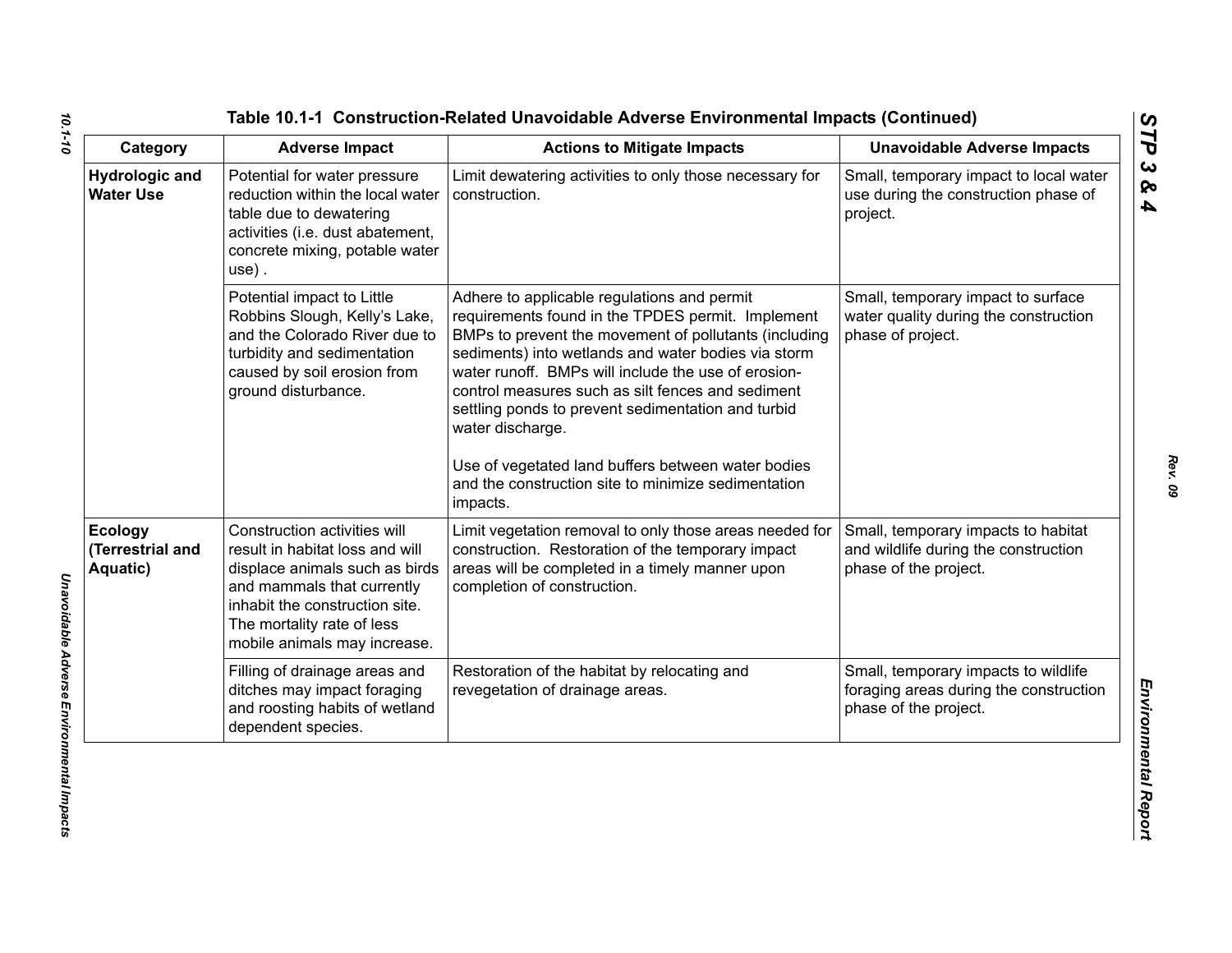| Category                                | <b>Adverse Impact</b>                                                                                                                                                                             | <b>Actions to Mitigate Impacts</b>                                                                                                                                                                                                                                                                                                                                                                                                                                                                 | <b>Unavoidable Adverse Impacts</b>                                                                                                                          |
|-----------------------------------------|---------------------------------------------------------------------------------------------------------------------------------------------------------------------------------------------------|----------------------------------------------------------------------------------------------------------------------------------------------------------------------------------------------------------------------------------------------------------------------------------------------------------------------------------------------------------------------------------------------------------------------------------------------------------------------------------------------------|-------------------------------------------------------------------------------------------------------------------------------------------------------------|
| Ecology<br>(Terrestrial and<br>Aquatic) | Disturbance or destruction of<br>wetlands and surface waters<br>by working in, over, or close to,<br>these areas.                                                                                 | Avoidance of wetland areas, where possible, during<br>construction activities.                                                                                                                                                                                                                                                                                                                                                                                                                     | Wetlands will be avoided where<br>possible. There will be small,<br>temporary impacts to surface waters<br>during the construction phase of the<br>project. |
|                                         | Wildlife may be startled or<br>frightened away by<br>construction noises (onsite and<br>transmission lines).                                                                                      | Animal displacement due to noise should be temporary<br>in nature. Animals should return upon completion of<br>construction.                                                                                                                                                                                                                                                                                                                                                                       | Small, temporary impacts wildlife<br>during the construction phase of the<br>project.                                                                       |
|                                         | Potential impacts to aquatic<br>plants, benthic<br>macroinvertebrates, and fish<br>as a result of water turbidity<br>and sedimentation caused by<br>soil erosion from construction<br>activities. | Develop and implement erosion and sediment control<br>plans that incorporate recognized BMPs such as<br>covering of all disturbed areas, reducing the length of<br>time disturbed soil is exposed to weather, and<br>intercepting and retaining sediment via retention ponds<br>and drainage ditches. Upon completion of construction<br>along stream banks or drainage features, disturbed<br>areas will be rip-rapped or seeded to establish a<br>perennial vegetative cover to prevent erosion. | Small, temporary impacts to aquatic<br>ecosystems during the construction<br>phase of the project.                                                          |
|                                         | Displacement of fish, aquatic<br>species, crustaceans and<br>insects from filling of drainage<br>features on site.                                                                                | Mitigation is not necessary because the impact acreage<br>of this non-jurisdictional area is small, the type of habitat<br>is not unique to the area, and no important species are<br>found onsite.                                                                                                                                                                                                                                                                                                | Small, temporary impacts to aquatic<br>ecosystems during the construction<br>phase of the project.                                                          |
|                                         | Temporary decline in insect<br>population from rerouting of<br>onsite drainage features.                                                                                                          | Restoration of the habitat by relocating and<br>revegetating the drainage feature.                                                                                                                                                                                                                                                                                                                                                                                                                 | Small, temporary impacts to insect<br>populations during the construction<br>phase of the project.                                                          |
| Socioeconomic                           | Degradation of roads in the<br>vicinity of the project due to<br>increased traffic and an<br>increase in heavy, wide-bodied<br>trucks and equipment.                                              | Alert the appropriate local government agencies of<br>problem areas as they occur so that necessary road<br>repairs and improvements (i.e., patching cracks and<br>potholes, reinforcing soft shoulders) can be conducted<br>in a timely manner.                                                                                                                                                                                                                                                   | Small, temporary impacts to roads<br>during the construction phase of the<br>project.                                                                       |

*STP 3 & 4*

10.1-11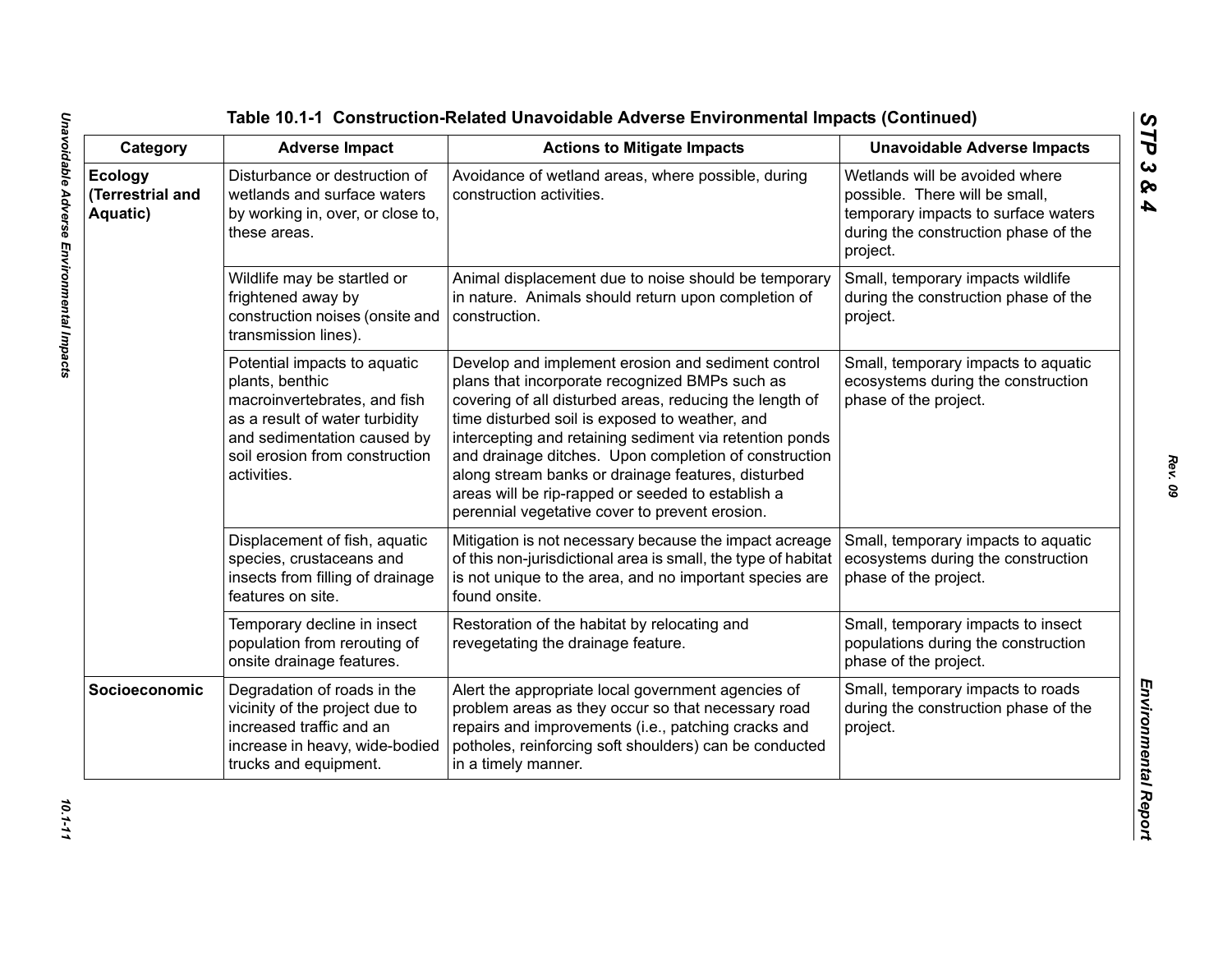| Category      | <b>Adverse Impact</b>                                                                                                            | <b>Actions to Mitigate Impacts</b>                                                                                                                                                                                                                                                                              | <b>Unavoidable Adverse Impacts</b>                                                                                                                                                                            |
|---------------|----------------------------------------------------------------------------------------------------------------------------------|-----------------------------------------------------------------------------------------------------------------------------------------------------------------------------------------------------------------------------------------------------------------------------------------------------------------|---------------------------------------------------------------------------------------------------------------------------------------------------------------------------------------------------------------|
| Socioeconomic | Increased traffic congestion in<br>the vicinity of STP due to<br>construction activities.                                        | Develop and implement a construction traffic<br>management plan that could include such measures as<br>turn lane installation where necessary, establishing a<br>centralized parking area with shuttle service,<br>encouraging carpools, and staggering shifts.                                                 | Moderate to large impacts to traffic<br>congestion during the construction<br>phase of the project.                                                                                                           |
|               | Potential short-term housing<br>shortage in Matagorda County.                                                                    | Mitigation efforts will be market-driven over time.<br>Construction employment will increase gradually with a<br>peak after 2 or 3 years. This will allow time for<br>construction of new housing. Temporary housing could<br>be constructed as needed.                                                         | Moderate to large impacts to short-term<br>housing at the beginning of<br>construction of the project.                                                                                                        |
|               | Water shortages in Matagorda<br>County as a result of the in-<br>migrating construction<br>workforce.                            | Maintain communication with local government and<br>planning officials so that ample time is given to plan for<br>the influx. Mitigation strategies (performed by others)<br>include reuse, seawater desalination, conservation, and<br>the Lower Colorado River Authority/San Antonio Water<br>System Project. | Moderate to large impacts to water<br>supply at the beginning of construction<br>of the project.                                                                                                              |
|               | Shortage of wastewater<br>treatment plants in Matagorda<br>County as a result of the in-<br>migrating construction<br>workforce. | Maintain communication with local government and<br>planning officials so that ample time is given to plan for<br>the influx.                                                                                                                                                                                   | Moderate to large impacts to the<br>wastewater treatment facilities at the<br>beginning of construction of the project.                                                                                       |
|               | Potential impacts to police, fire,<br>medical, and social services in<br>Matagorda County.                                       | Maintain communication with local government officials<br>so that expansions in police and fire services could be<br>coordinated, planned, and funded in a timely manner.<br>Funding for this expansion will be provided through the<br>increased tax revenues from the construction project.                   | Moderate impacts to police and fire<br>services until expansion of workforce<br>are completed.<br>Small unavoidable adverse impacts to<br>medical and social services during the<br>construction of the plant |

*10.1-12*

*Rev. 09*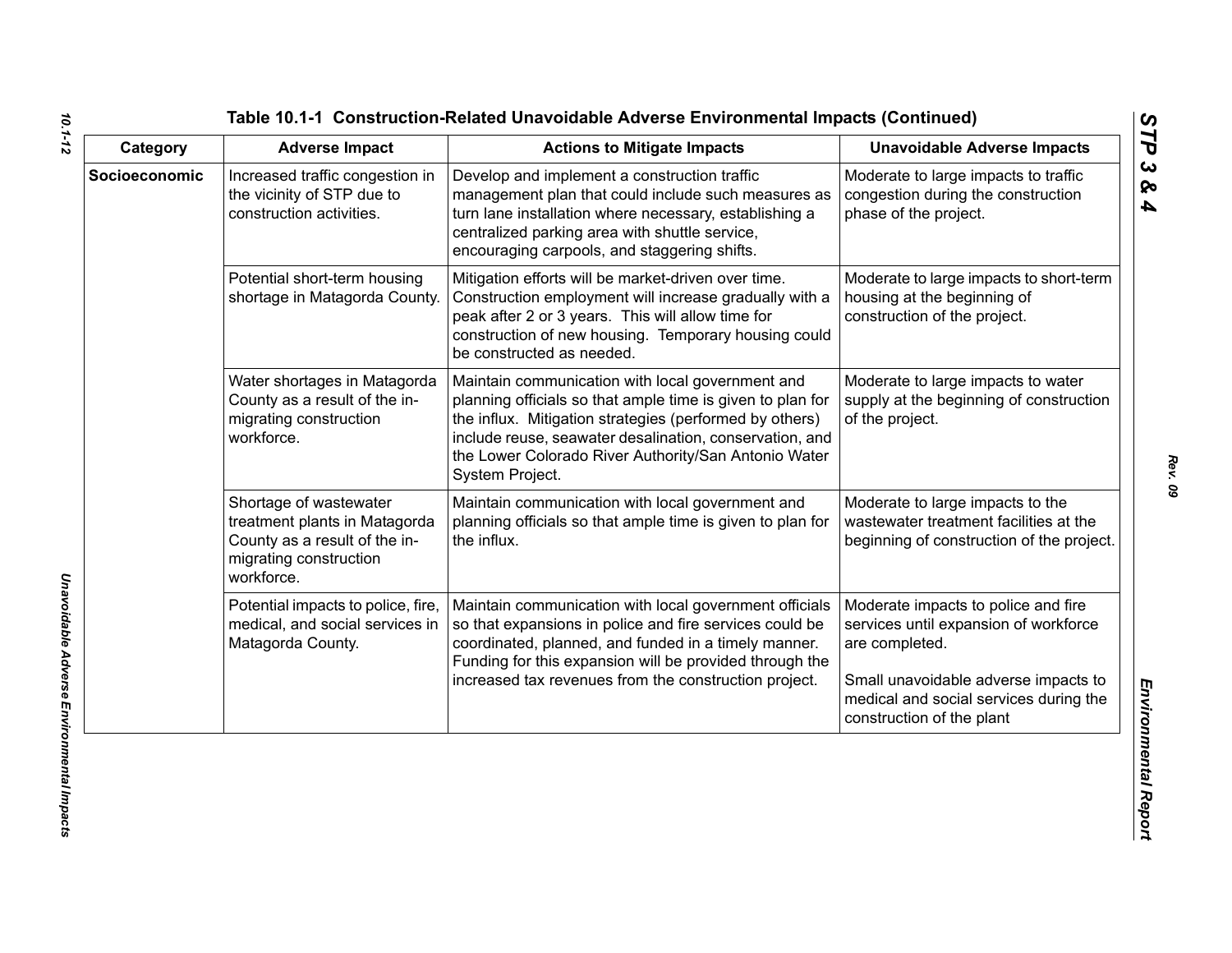| Category                                 | <b>Adverse Impact</b>                                                                                                                                                                                     | <b>Actions to Mitigate Impacts</b>                                                                                                                                                                                                                                                                                                             | <b>Unavoidable Adverse Impacts</b>                                                                         |
|------------------------------------------|-----------------------------------------------------------------------------------------------------------------------------------------------------------------------------------------------------------|------------------------------------------------------------------------------------------------------------------------------------------------------------------------------------------------------------------------------------------------------------------------------------------------------------------------------------------------|------------------------------------------------------------------------------------------------------------|
| Socioeconomic                            | Potential short-term ability of<br>schools in Matagorda County<br>to accommodate the increase<br>in student population.                                                                                   | Maintain communication with local government officials<br>so that timely short -term solutions can be implemented<br>in the form of adding modular classrooms and hiring<br>additional teachers to existing schools. Funding for<br>additional resources will be provided through the<br>increased tax revenues from the construction project. | Moderate to large impacts to schools<br>until expansion of facilities are<br>completed.                    |
| Radiological                             | Construction workers may be<br>exposed to radiation sources<br>(through direct radiation,<br>gaseous effluents, or liquid<br>effluents) from the routine<br>operations of STP 1 & 2.                      | Continual monitoring the STP site for radiation<br>exposure. The site will be in accordance with all<br>radiation safety regulations to ensure that the<br>construction workers are protected.                                                                                                                                                 | Small unavoidable adverse impact of<br>radiation exposure for construction<br>workers from existing units. |
| <b>Atmospheric and</b><br>Meteorological | Construction will cause<br>increased air emissions from<br>traffic, construction equipment,<br>and fugitive dust.                                                                                         | Use dust control measures (such as watering,<br>stabilizing disturbed areas, and covering trucks).<br>Comply with local, state, and/or federal air regulations.<br>Ensure that construction equipment is well maintained.                                                                                                                      | Small unavoidable adverse impacts<br>during the construction of the plant.                                 |
|                                          | Construction may cause local<br>elevated noise levels.                                                                                                                                                    | Notify local public of impending construction activities<br>that may exceed acceptable noise levels.                                                                                                                                                                                                                                           | Small unavoidable adverse impacts<br>during the construction of the plant.                                 |
| Environmental<br><b>Justice</b>          | The cost of low-income rental<br>housing could increase due to<br>increased demand for housing,<br>potentially displacing low-<br>income renters in Matagorda<br>County during the construction<br>phase. | Analysis of housing availability in Matagorda County<br>determined that the probability of this being an issue is<br>low. Because of this, mitigation would not be<br>necessary.                                                                                                                                                               | Small unavoidable adverse impacts<br>during the construction of the plant.                                 |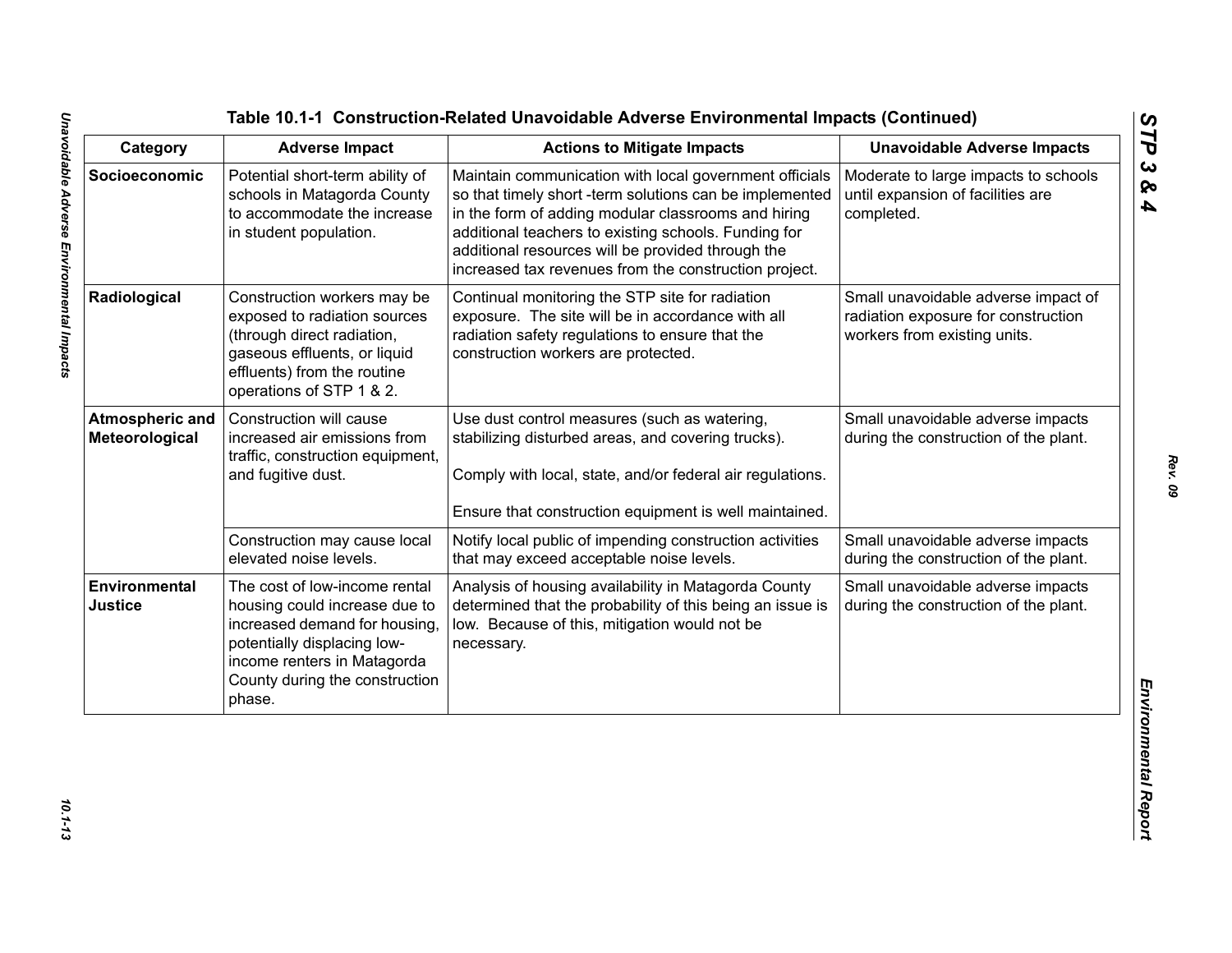| ທ  |
|----|
|    |
| C  |
| ພ  |
| ∞  |
| A, |

| Category        | <b>Adverse Impact</b>                                                                                                                                                                                                                                                      | <b>Actions to Mitigate Impacts</b>                                                                                                                                                                                                                                                                                                                              | <b>Unavoidable Adverse Impacts</b>                                                                                                                                                                                                                                                                                        |
|-----------------|----------------------------------------------------------------------------------------------------------------------------------------------------------------------------------------------------------------------------------------------------------------------------|-----------------------------------------------------------------------------------------------------------------------------------------------------------------------------------------------------------------------------------------------------------------------------------------------------------------------------------------------------------------|---------------------------------------------------------------------------------------------------------------------------------------------------------------------------------------------------------------------------------------------------------------------------------------------------------------------------|
| <b>Land Use</b> | Approximately 90 acres of land<br>will be permanently dedicated to<br>the plant until decommissioning.<br>Approximately 21 acres of land<br>will be permanently dedicated<br>and 160 will be temporarily<br>committed to the uranium fuel<br>cycle during plant operation. | There are no practical measures of mitigation for this<br>impact.                                                                                                                                                                                                                                                                                               | Land will not be available for use<br>until plant(s) decommissioning<br>resulting in small unavoidable<br>adverse impact during life.<br>160 acres of land will not be<br>available until decommissioning of<br>the plant resulting in a small<br>unavoidable impact. 21 acres will<br>never be available for future use. |
|                 | Potential environmental impacts<br>onsite and offsite from disposal<br>of radioactive wastes generated<br>as a result of the fuel cycle.                                                                                                                                   | Disposal area(s) would be a permitted waste<br>disposal facility with a land use designated for such<br>activities. Disposal area would be operated under<br>appropriate regulations and guidelines until such<br>time a NRC licensed high-level waste disposal<br>facility is constructed. At that time, the storage area<br>could be restored for other uses. | Some onsite and offsite land will be<br>dedicated to licensed disposal<br>facilities and will no be available for<br>other uses. Small unavoidable<br>adverse impact.                                                                                                                                                     |
|                 | Offsite land use impacts<br>attributed to operations<br>workforce population growth.<br>Increase in development for<br>commercial and residential<br>purposes.                                                                                                             | Maintain communication with local and regional<br>government to disseminate project information so<br>they have the opportunity to plan accordingly.                                                                                                                                                                                                            | Small to moderate unavoidable<br>impact to land use during the life of<br>the plant.                                                                                                                                                                                                                                      |
|                 | Operation of new units would<br>result in an increase in the total<br>volume of solid waste generated<br>at the STP site.                                                                                                                                                  | All federal, Texas, and local requirements and<br>standards would be met regarding handling,<br>transportation, and offsite land disposal of the solid<br>waste at licensed facilities. STPNOC has recycling<br>and waste minimization programs currently in place.                                                                                             | Some offsite land will be dedicated<br>to licensed disposal facilities and will<br>not be available for other uses.<br>Small unavoidable adverse impact.                                                                                                                                                                  |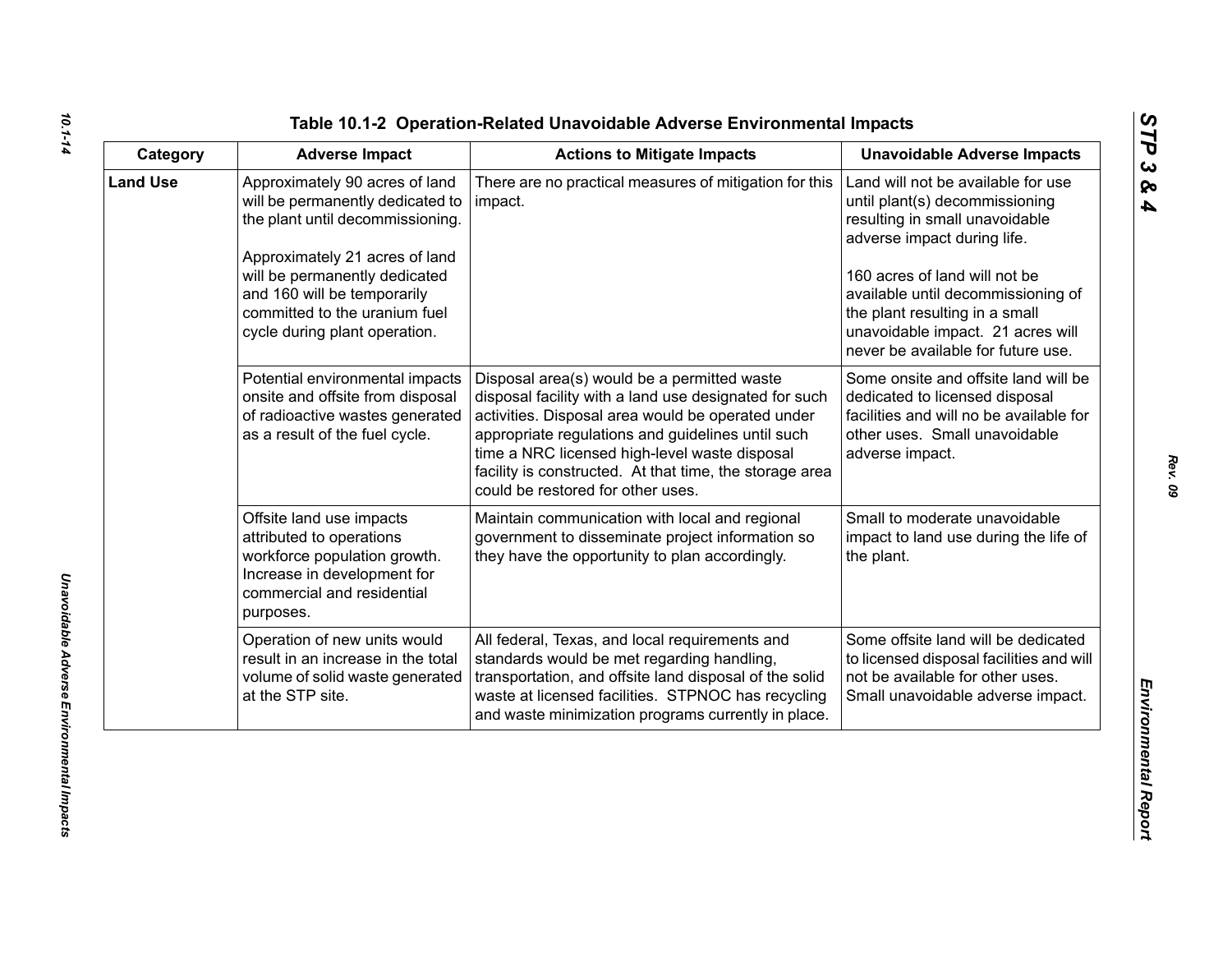Table 10.1-2 Operation-Related Unavoidable Adverse Emplore<br>
Category Adverse Impact<br>
Category Adverse Impact<br>
Marchard Involved Marcha Constant Action to Miligate Impacts<br>
Marchard Involved Marcha Constant Constant Constan

*STP 3 & 4*

*Rev. 09*

10.1-15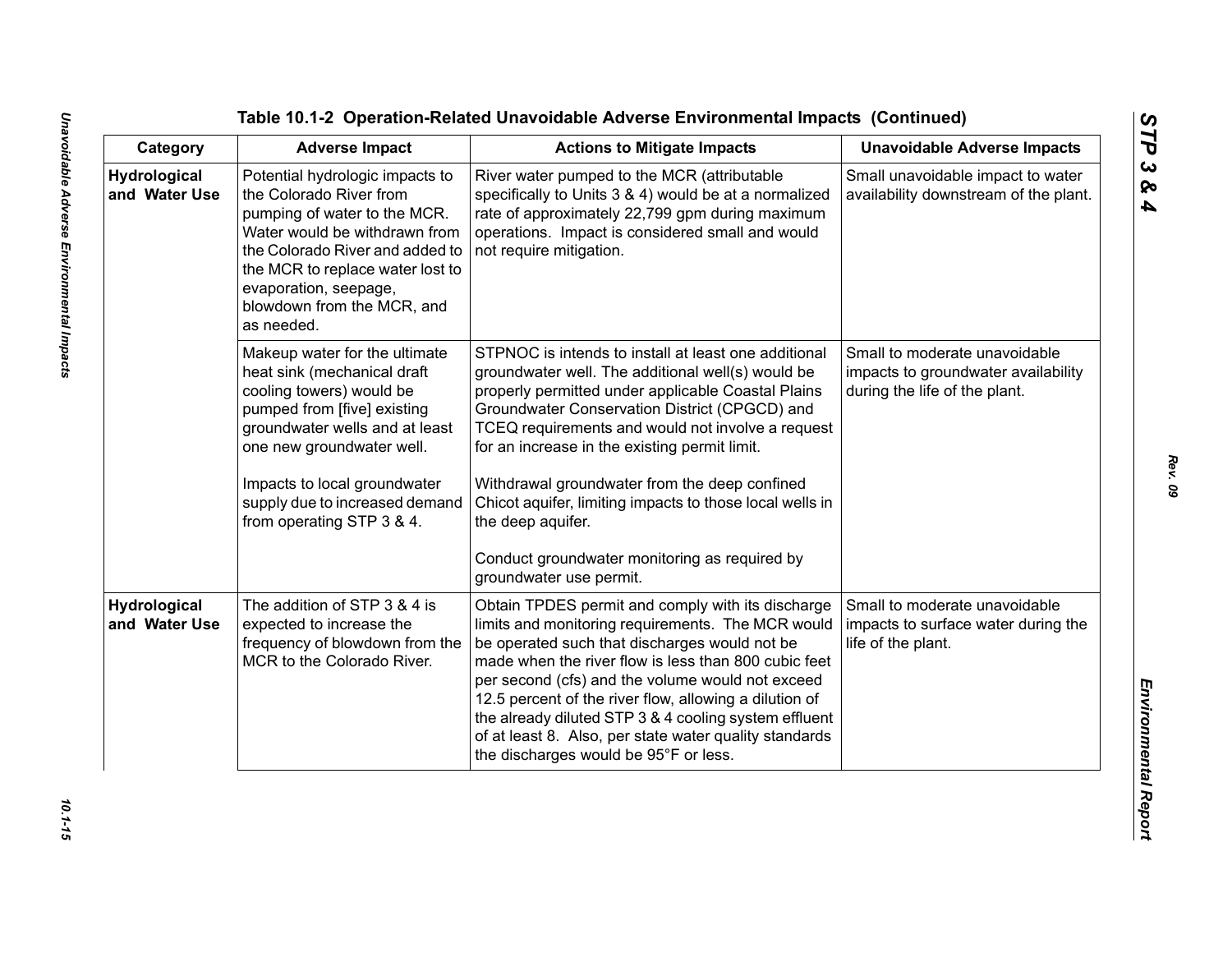| Category                                   | <b>Adverse Impact</b>                                                                                                                                                                                                                                                                                      | <b>Actions to Mitigate Impacts</b>                                                                                                                                                                                                                                                                                                                                                                                                                                                       | <b>Unavoidable Adverse Impacts</b>                                                                   |
|--------------------------------------------|------------------------------------------------------------------------------------------------------------------------------------------------------------------------------------------------------------------------------------------------------------------------------------------------------------|------------------------------------------------------------------------------------------------------------------------------------------------------------------------------------------------------------------------------------------------------------------------------------------------------------------------------------------------------------------------------------------------------------------------------------------------------------------------------------------|------------------------------------------------------------------------------------------------------|
| <b>Hydrological</b><br>and Water Use       | Non-radioactive wastewater<br>discharges will increase as a<br>result of the operation of the<br>new units' operation, such as<br>additional cooling water system<br>blowdown, permitted<br>wastewater from the new units'<br>auxiliary system, and storm<br>water runoff from new<br>impervious surfaces. | Discharges would be in accordance with applicable<br>TCEQ water quality standards. STPNOC will revise<br>the existing Stormwater Pollution Prevention Plan.<br>The impacts due to the new impervious surfaces will<br>be negligible due to Best Management Practices.                                                                                                                                                                                                                    | Small unavoidable increase in non-<br>radioactive wastewater discharge<br>for the life of the plant. |
| Ecological<br>(Terrestrial and<br>Aquatic) | Entrainment and impingement<br>of aquatic organisms at the<br>power plant water intake<br>structure.                                                                                                                                                                                                       | Intake structure designed with the "Best Technology<br>Available" The MCR is a closed cycle cooling system<br>that minimizes withdrawal of river water.<br>Impingement and entrainment were minimized by<br>other design features: (1) the intake was oriented in<br>such a way as to reduce attractant flows, (2) the<br>approach velocity at the traveling screens was<br>designed to be 0.5 fps or less, and (3) the intake was<br>equipped with a fish "handling and bypass" system. | Small unavoidable adverse impacts<br>during the life of the plant.                                   |
|                                            | Inclusion of STP 3&4 in the<br>existing cooling reservoir<br>system will lead to an increase<br>in operating water level,<br>potentially impacting existing<br>shoreline vegetation and<br>terrestrial biota using the<br>reservoir.                                                                       | Prey species will eventually recolonize along the<br>new shoreline. There are other foraging areas in the<br>vicinity until recolonization. Further mitigation would<br>not be required.                                                                                                                                                                                                                                                                                                 | Small unavoidable adverse impacts<br>during the life of the plant.                                   |
|                                            | Impacts to bird populations from<br>impacts with cooling towers.                                                                                                                                                                                                                                           | Low height of cooling towers would cause negligible<br>mortality. Mitigation would not be required.                                                                                                                                                                                                                                                                                                                                                                                      | Small unavoidable adverse impacts<br>during the life of the plant.                                   |